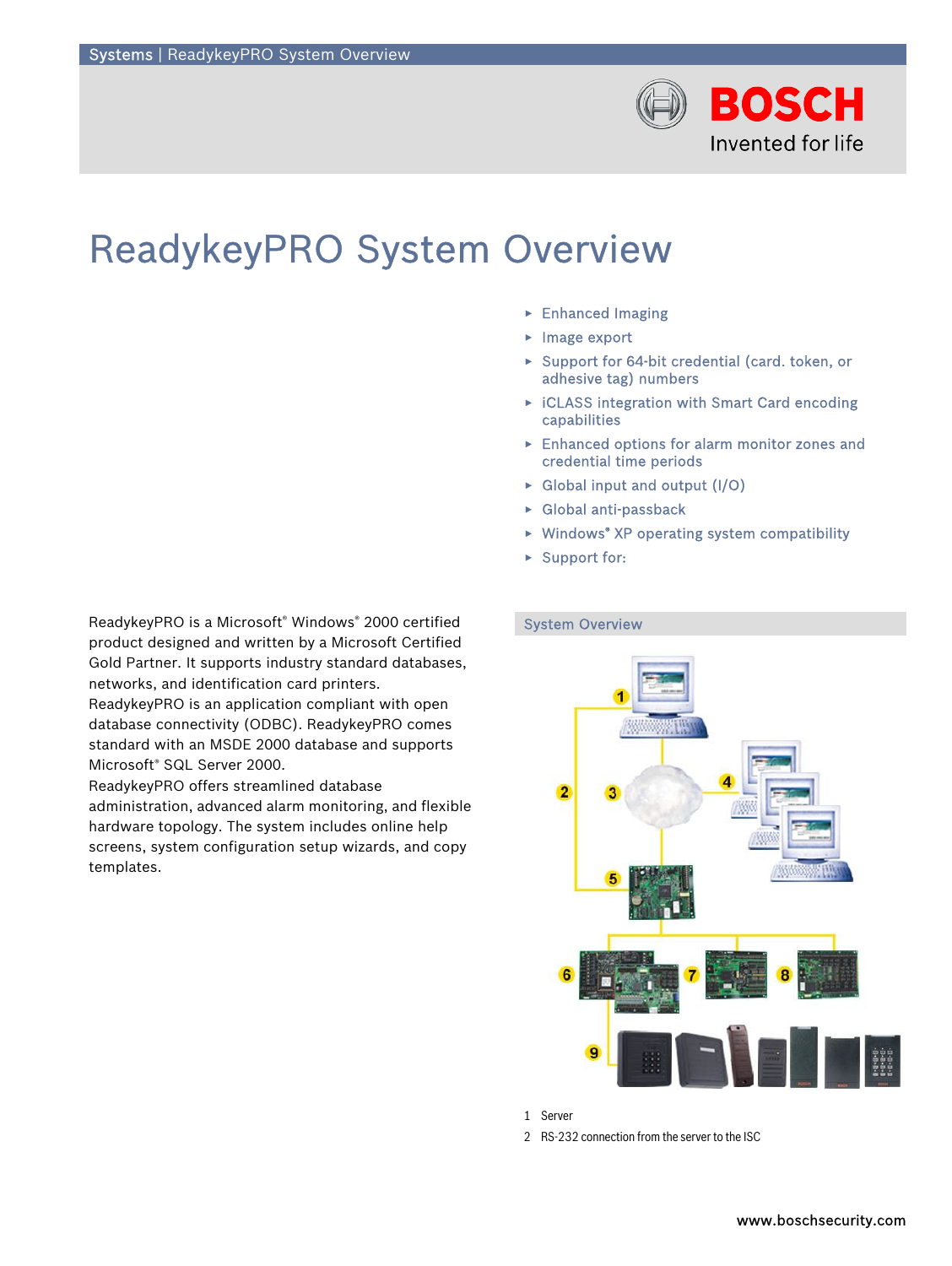- 3 Ethernet TCP/IP LAN/WAN
- 4 Workstations
- 5 ISC
- 6 Reader Interfaces
- 7 Input Module
- 8 Output Module
- 9 Readers

The hardware communicates over local-area or widearea networks (LAN or WAN), TCP/IP, RS-232, RS-485 per port, and dial-up communications. The system works with existing facility communication topology to reduce installation costs.

Each intelligent system controller (ISC) can connect to a combination of up to 16 devices. Connect single and dual reader interfaces, input control modules, and output control modules to the ISC over a 4000 ft (1219 m) per port RS-485 wire bus. The ISC uses a 32-bit processor to command all downstream modules using a 38.4 kbps communication.

#### Functions

#### Enhanced Imaging

Includes a Chromakey feature that removes a solid background from a captured image. Includes an adjustable ghosting feature that makes a photo look semi-transparent.

#### Image Export

Allows users to export images to a .jpg file format

#### Support for 64-bit Credential Numbers

Allows system administrators to specify credential identification numbers up to 18 digits. Ideal for smart cards and advanced applications.

#### Assign Alarm Monitoring Zones to Workstations

Assign ReadykeyPRO monitor zones to ReadykeyPRO users as well as to client workstations. Supervisors and other can log into any alarm monitoring workstation to monitor areas of responsibility.

#### Enhanced Credential Options

Set time periods for specific groups of users. Restrict some users to access only during regular business hours, extend access to include additional hours, or set different time periods. Set the specific time and date to deactivate a credential (card, token, or adhesive tag).

#### Global Anti-passback

Increases the area over which users can apply antipassback. Configure areas that span across each ISC.

#### Global Input/Output Cross Controller

Configure input and output (I/O) linkages that span across each ISC. Use input actions made under one ISC to activate outputs under another ISC. Extend I/O functions across large geographic distances.

#### Time Zones

Create and store 255 time zones with a maximum of six intervals. Assign an interval to any day of the week. Users can also restrict an interval to a holiday.

#### Access Levels

Define 255 levels and assign 32 levels to each person or group.

#### Holidays

Assign 255 holiday dates and eight different holiday categories. Assign holidays to individual time zones.

#### Anti-passback

This function works when a user attempts to exit one area and enter another area. Before the user can use another entry reader to access another area, the user must provide the exit reader with a valid credential.

#### Two Card Control

The reader must accept the credentials of two authorized users in order to grant access.

#### Occupancy Limit

Places a limit on the number of authorized card holders that can simultaneously occupy an area.

#### Database Segmentation

Available for Expansion and PRO level systems. Requires Microsoft® SQL Server 2000. Divide each database object (access levels, alarm inputs, areas, card readers, and users) into a segment with unique parameters. For example, each segment could have 255 access levels, 255 time zones, and 255 holidays.

Note Database segmentation is only available with Expansion or PRO level systems. Contact application support for details.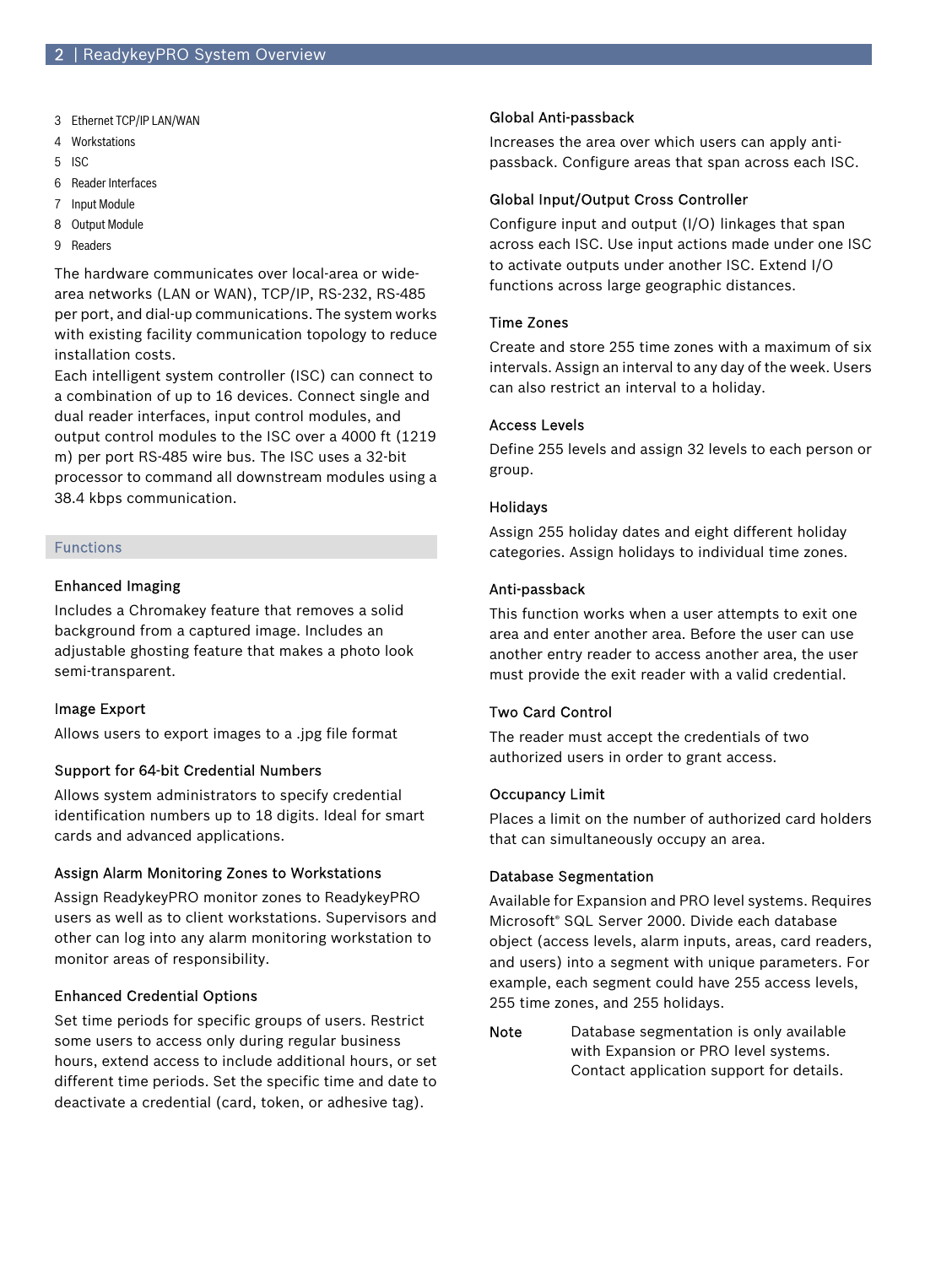#### System Administration and Identification Management

Administer system-wide security and manage database inquiries. Configure client access to screens and monitoring functions. Use the log and report capabilities to retrieve operator activity, system events and database information.

#### Multiple Drop ISC Support

Supports a multiple-drop ISC architecture. Connect up to eight ISC units to one RS-485 communications line. All eight ISC units will communicate back to one serial communications port.

#### Alarm Monitoring

The monitoring screen depicts the location, time, and priority of an alarm. Locate alarms with a map, a system status tree, or an alarm menu. Sort or insert alarms based on priority, date/time, alarm description, controller, card-reader, or user.

#### Elevator Control

Control a user's access to specific floors. The number of floors that the administrator can control varies according to the system hardware.

#### Extended Read Time Control

- Extended Strike Time Selectable by person. Program an amount of time from 0 to 255 seconds. Program a unique amount of time for each reader.
- Extended Door-held-open Time Selectable by person. Program an amount of time from 0 to 255 seconds. Program a unique amount of time for each reader.

#### Alarm Masking Control

Mask (disarm) or unmask (arm) an individual input or a group of inputs. This process creates an environment that is similar to an intrusion system. The system supports 64 alarm masking groups per ISC.

#### Map Designer

Import image files and attach custom icons to create interactive maps of an entire facility or of a specific building/floor.

#### Optional Functions

#### CCTV Interface

Send ASCII control commands to closed circuit television (CCTV) cameras or monitors.

#### Badge Designer

Create custom badge designs. Badge Designer supports credit card, government, and custom identification card sizes. Badge Designer supports landscape or portrait format as well as double-sided and edge-to-edge printing.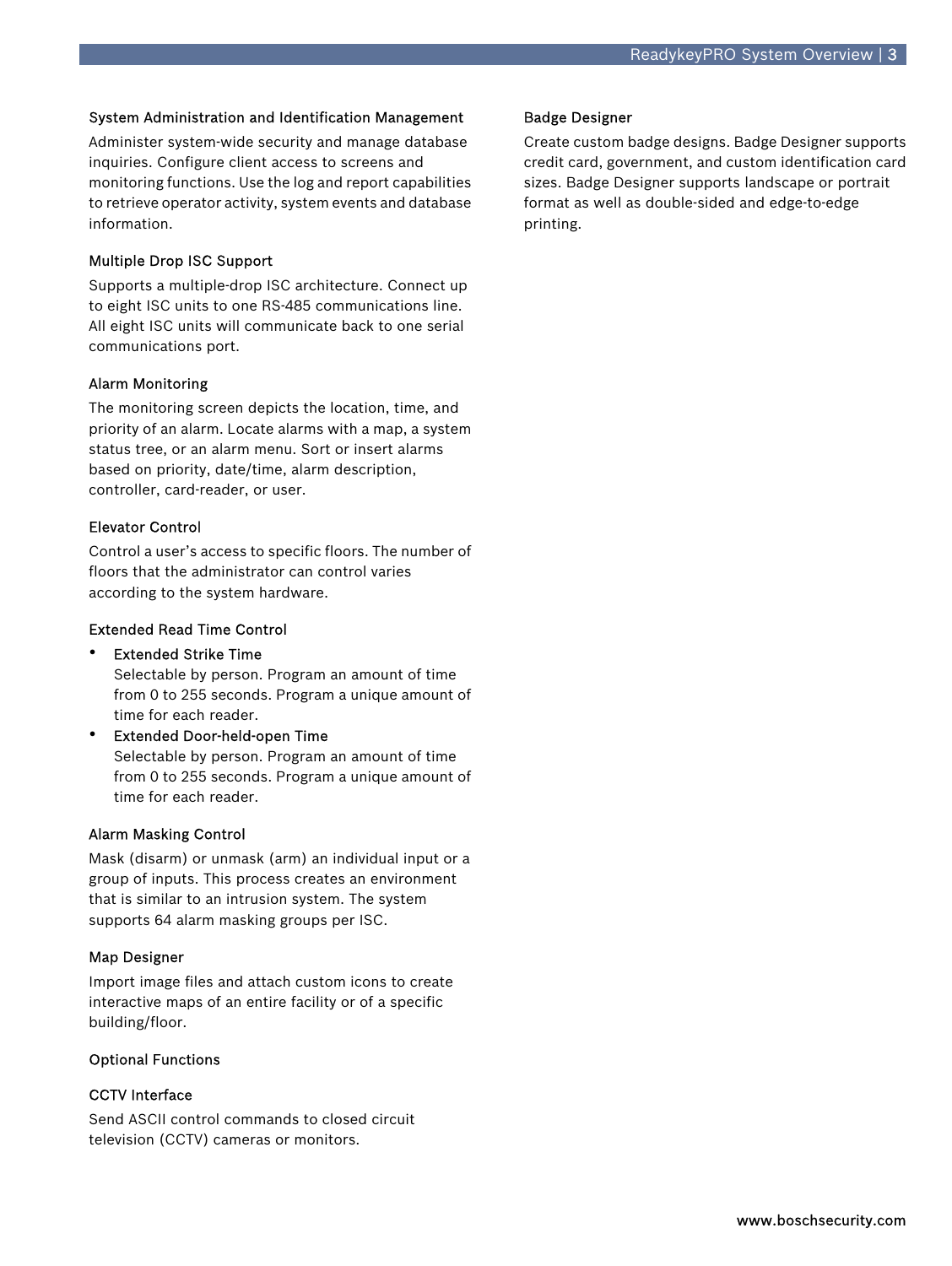### Technical Specifications

| <b>System PC Requirements</b>            |                                                                                                                                        |  |
|------------------------------------------|----------------------------------------------------------------------------------------------------------------------------------------|--|
| <b>Communication Requirements</b>        |                                                                                                                                        |  |
| CD-ROM:                                  | 20/48X                                                                                                                                 |  |
| Floppy Disk Drive:                       | 3.5 in., 1.44 MB                                                                                                                       |  |
| Hard Disk Drive:                         | 10 GB, 7200 RPM, IDE                                                                                                                   |  |
| Internet Browser:                        | Internet Explorer 5.5 or higher                                                                                                        |  |
| Modems:                                  | 56KBps<br>(if dial communications are required)                                                                                        |  |
| Ports:                                   | 1 serial<br>1 USB (required for dongle or security key)<br>Add port types based on system configuration re-<br>quirements as necessary |  |
| TCP/IP:                                  | 10/100 Ethernet NIC                                                                                                                    |  |
| <b>Multimedia Components</b>             |                                                                                                                                        |  |
| Audio with Speakers:                     | Windows® compatible                                                                                                                    |  |
| Keyboard:                                | Windows <sup>®</sup> compatible                                                                                                        |  |
| Monitor:                                 | 1024 x 768 screen area                                                                                                                 |  |
| Mouse:                                   | Windows <sup>®</sup> compatible                                                                                                        |  |
| Printers:                                | Windows <sup>®</sup> compatible                                                                                                        |  |
| Video Card:                              | 16 MB                                                                                                                                  |  |
| <b>Operating System</b>                  | Windows® 2000 SP4<br>Windows® XP SP1a only                                                                                             |  |
| Processor                                | Pentium IV <sup>®</sup> 1.5 GHz<br>Intel Celeron <sup>®</sup> processors are not supported                                             |  |
| RAM/Memory                               | 256MB                                                                                                                                  |  |
| ReadykeyPRO System Specifications        |                                                                                                                                        |  |
| Number of                                |                                                                                                                                        |  |
| Access Levels:                           | 255 standard<br>32,000 maximum with third party database ap-<br>plications                                                             |  |
| Card Holders:                            | 5,000 standard<br>13,000 or more with SQL Server 2000 software                                                                         |  |
| Card Readers:                            | 64                                                                                                                                     |  |
| <b>Database Divisions</b><br>(Segments): | 65,000 with SQL Server 2000<br>Available only for Expansion and PRO level sys-<br>tems. Contact application support for details.       |  |
| Events:                                  | Limited according to the amount of available serv-<br>er database disk space                                                           |  |

#### Product Overview for ReadykeyPRO

Here is a list of ReadykeyPRO products offered by Bosch Security Systems.

#### Hardware Options

#### Controller and Module Hardware

| LNL-500  | ISC with 512KB memory          |
|----------|--------------------------------|
| LNL-1000 | ISC with 1MB memory            |
| LNL-1100 | 16 Input monitor module        |
| LNL-1200 | 16 Output control module       |
| LNL-1300 | Single reader interface module |

| <b>Controller and Module Hardware</b>      |                                                        |
|--------------------------------------------|--------------------------------------------------------|
| LNL-1320                                   | Dual reader interface module                           |
|                                            |                                                        |
| LNL-8000<br>LNL-CONV-1                     | Star multiplexer                                       |
| LNL-CONV-4                                 | Adapter plate for single LNL-1300                      |
| <b>Communications Hardware</b>             | Adapter plate for up to four double LNL-1300           |
| HOC-56KEXT                                 | Communications cable for 56K modem                     |
| HOC-BC00301                                | PC to modem cable                                      |
| HOC-ETHLAN                                 | Communications cable                                   |
| <b>LNL-837A</b>                            | High speed line driver                                 |
| <b>LNL-838A</b>                            | High speed line driver with optical isolation          |
| <b>LNL-108A</b>                            | RS-232 to RS-485 converter                             |
| LNL-109A                                   | RS-232 to RS-485 converter with optical isola-<br>tion |
| LNL-56KEXT                                 | 56K External modem                                     |
| LNL-DC336K                                 | 33.6K External modem                                   |
| LNL-ETHLAN                                 | Network module for LNL-1000                            |
| LNL-ETHLAN-MICR                            | Network module for LNL-500                             |
| <b>Door Controller Kits</b>                |                                                        |
| LNL-2DRKIT                                 | ReadykeyPRO two-door controller kit                    |
| RKP-DEMO                                   | Hardware demo kit                                      |
| RKP-DEMOCASE                               | Padded shipping case for demo kit                      |
| <b>Optional Accessories</b>                |                                                        |
| RKP-CHROMKEY                               | Green-blue backdrop                                    |
| <b>Power Supply and Enclosure Hardware</b> |                                                        |
| ABT-12                                     | Battery kit                                            |
| LNL-CAM 1                                  | Lock assembly and keys                                 |
| RK-AL400ULX                                | Enclosure with power supply (4 A)                      |
| RK-AL600ULX4CB6                            | Large enclosure with power supply (6 A)                |
| RK-CTX                                     | Enclosure without a power supply                       |
| RK-CTX-6                                   | Large enclosure without a power supply                 |
| <b>Printers and Accessories</b>            |                                                        |
| <b>MC-CLEANINGKIT</b>                      | Printer cleaning kit                                   |
| <b>MC-CUSTOMKEY</b>                        | Holokote custom logo setup and secure key              |
| MC-PVCBLNK-1000                            | Blank PVC cards (package of 1,000)                     |
| <b>MC-PVCSTICKY</b>                        | Adhesive-backed PVC cards<br>(package of 1,000)        |
| MC-RIO2-MAG*                               | Rio Single Sided Card Printer with Mag Encoder         |
| MC-RIO <sub>2</sub>                        | Rio Single Sided Card Printer                          |
| MC-RIO-YMCKO                               | Five-panel color dye film                              |
| <b>MC-SECUREKEY</b>                        | Holokote secure key                                    |
| MC-TANGO2-MAG*                             | Tango Double Sided Card Printer with Mag En-<br>coder  |
| <b>MC-TANGO2</b>                           | Tango Double Sided Card Printer                        |
| MC-TANGO-YMCKOK<br>*ReadykeyPRO only       | Six-panel color dye film                               |
| <b>Proximity Readers and Credentials</b>   |                                                        |
| D8222                                      | Wiegand Key Insert Reader                              |
| D8223                                      | Prox Pro reader                                        |
| D8223-P*                                   | Prox Pro PIN reader                                    |
| D8224                                      | <b>Mullion reader</b>                                  |
|                                            |                                                        |